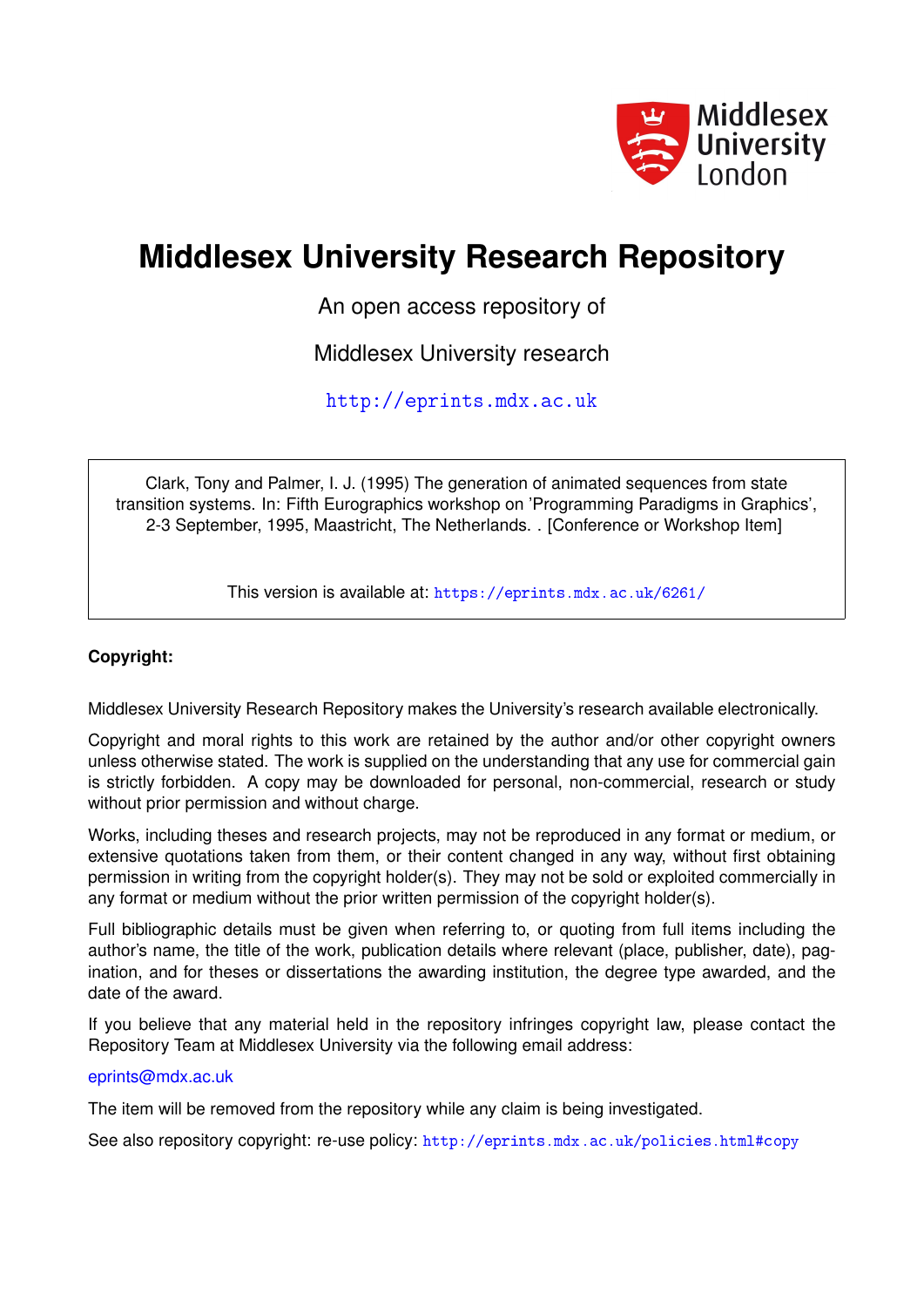### The Generation of Animated Sequences from State Transition Systems

A.N.Clark and I.J.Palmer Department of Computing, University of Bradford Bradford, West Yorkshire, BD7 1DP, UK e-mail: a.n.clark@comp.brad.ac.uk, i.j.palmer@comp.brad.ac.uk September 18, 1997

## 1 Abstract

We address the issue of the construction of a computer animation system by composing together a collection of behaviours for the individual objects which are to be animated. The behaviours are developed using a formal notation for state transition systems. The notation is particularly flexible, allowing both a constructive and constraining aproach to behaviour representation. The behaviour necessary for animating Newton's Cradle for an arbitrary number of spheres is developed as an example of the method.

# 2 Introduction

The use of computers to assist in the production of animation sequences is well established. From simply being used to generate `in-betweened' 2-d images for key-framed systems, to running complex simulations of particle systems, computers are used in every kind of animation today. Their use is, however, driven by the end result. The underlying method used for the animation is generally ignored in favour of assessing the aesthetic quality or the perceived 'realism' of the finished animation. This is, of course, the way in which all animations must ultimately be judged, but as animation systems and techniques become more complex, so it becomes more important to analyse the methods and approaches used to generate the animation to ensure that they are efficient and relevant. In this paper we discuss existing techniques and propose a new more formal approach to the denition of

The structure of the paper is as follows. In the rest of this section we discuss existing animation techniques and identify the motivation for this work. Section 3 gives an overview of the approach. Section 4 uses the approach to construct a behaviour for a simple example. Finally, Section 5 analyses the approach and identies directions for future work.

### 2.1 Traditional techniques

The oldest way in which computers can be used to assist animation production is the key-frame method. In this technique, the positions of objects are defined in certain `key-frames', and then suitable software can be used to generate the interpolated frames in between those key-frames. Sophisticated techniques may be used to control the type of interpolation to give the desired motion [5, 12, 17, 18]. This type of system is common in 2-d animation systems, but is less common in 3-d systems. An extension of the technique, called parametric key-framing, is based on defining the parameters of objects in the animation at key-frames (e.g. position, velocity and acceleration) [11, 13]. This is more suited to 3-d animation, since typically it allows closer control of the many degrees of freedom present in the system. This type of animation can be seen as offering *explicit* control, since exact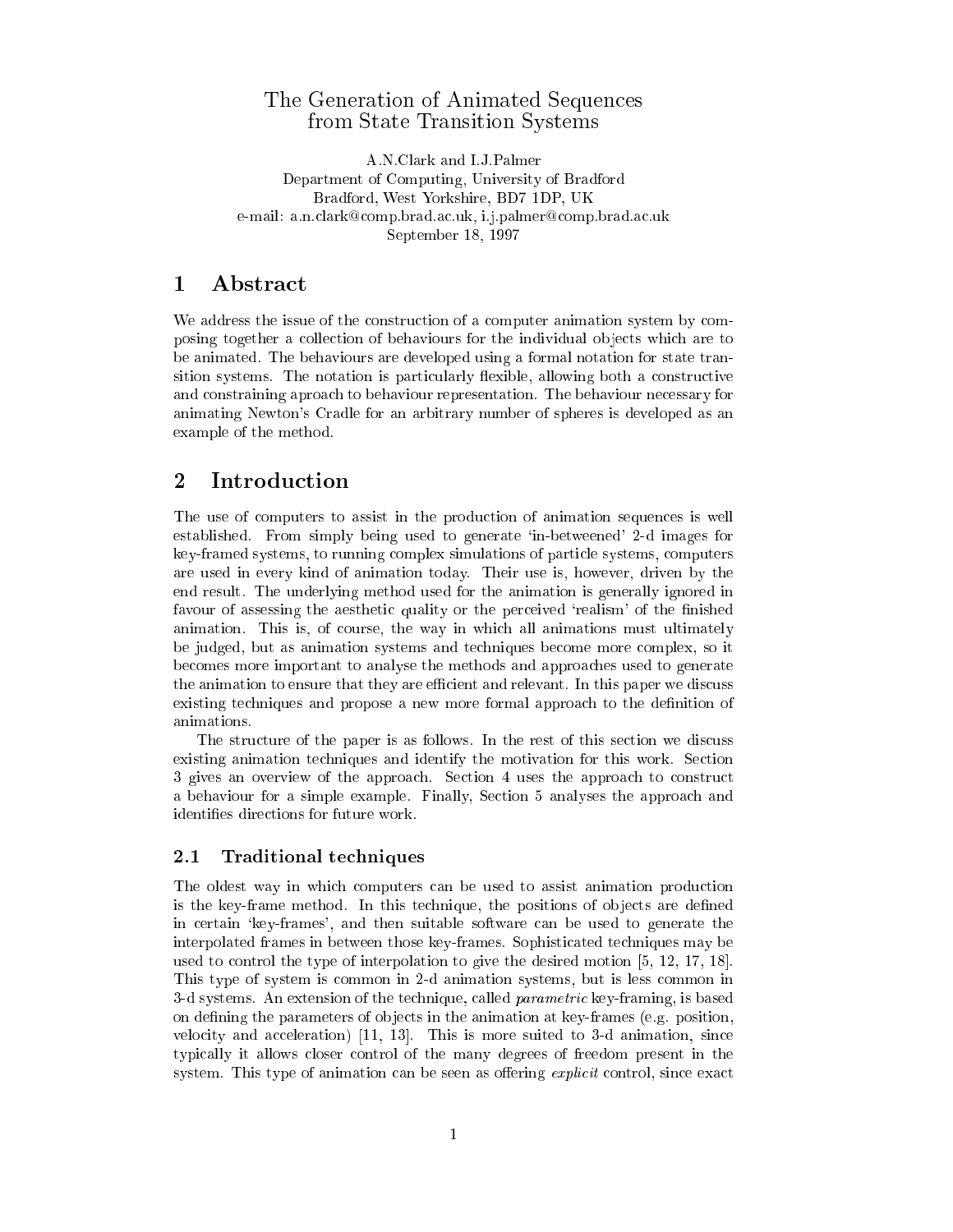### Figure 1: Existing animation techniques

control can be exerted over all aspects of the objects in the animation, but limits flexibility and efficiency since exact data needs to known/calculated in advance to generate a given sequence.

A relatively recent style of animation is that which uses simulation techniques  $[1, 4, 3, 6, 7, 14, 16, 20]$ . This operates by simulating the way in the objects in the system behave (or are desired to behave) in the real world to produce their behaviour in the animation. Typical examples would be the simulation of Newton's laws of motion to produce realistic acceleration of bodies in a system. This can produce extremely convincing control of ob jects, but limits the exact knowledge of their resulting behaviour. As such, these systems offer *implicit* control, since their behaviour is calculated from a set of rules or formulae that are predefined. If objects do not behave as desired, these rules and formulae must be modified and the simulation repeated.

Systems exist that offer a hybrid of these two approaches in an attempt to offer the strengths of each, i.e. realistic behaviour through simulation and exact control via key-framing [10, 19]. It can also be argued, however, that they in fact incorporate the weaknesses of each in that the simulation aspect can be unpredictable and the key-framing limits flexibility. These three processes are shown diagrammatically in Figure 1.

#### 2.2 The need for a new approach

Both key-framed and simulation based animation systems use approaches that are not derived from an analysis of the problem domain. Key-framed approaches are derived from traditional techniques, and as such the fundamental underlying concept is one of achieving an exact behaviour without specic modelling of the entities involved. This means that the effectiveness of the final result depends primarily on the skill of the animator. An example of this is shown in in work by Lasseter where by the motion of a 'hopping' object is constrained from penetrating the floor by adjusting its path, thus preventing the anomaly without an inherent model of the process  $[13]$ . The apparent realism of the final motion is entirely due to the experience and knowledge of the creator.

Simulation methods, in contrast, require accurate models to be created of real (or predicted) behaviour before anything can be dened. This behavioural model is then either used to simulate/predict some ob ject behaviour (in the case of scientic or engineering simulation), or is used as a tool to generate some pre-meditated animation. In the former case, the undened nature of the output is the point of the process, i.e. it is designed to discover some unknown behaviour of the system. In the latter case, the unpredictability is an annoyance, since the desired outcome is known and the simulation is being used to aid its production. For example, consider an animation of a `pool' table in which it is desired that a ball is `potted'. To generate this using simulation methods it is possible to create a model of the pool balls that obey Newton's laws of motion and then define the balls positions and initial velocities such that a ball is potted. This requires some pre-simulation calculations, and possibly some iterative process to achieve the desired result, but the required skill of the animator is reduced at the expense of the effort exerted in the creation of the modelling process.

The increase in complexity and required realism of animations means that more and more time needs to be spent on the creation process. This is either spent during the specication of the key-frame/interpolation information or on the development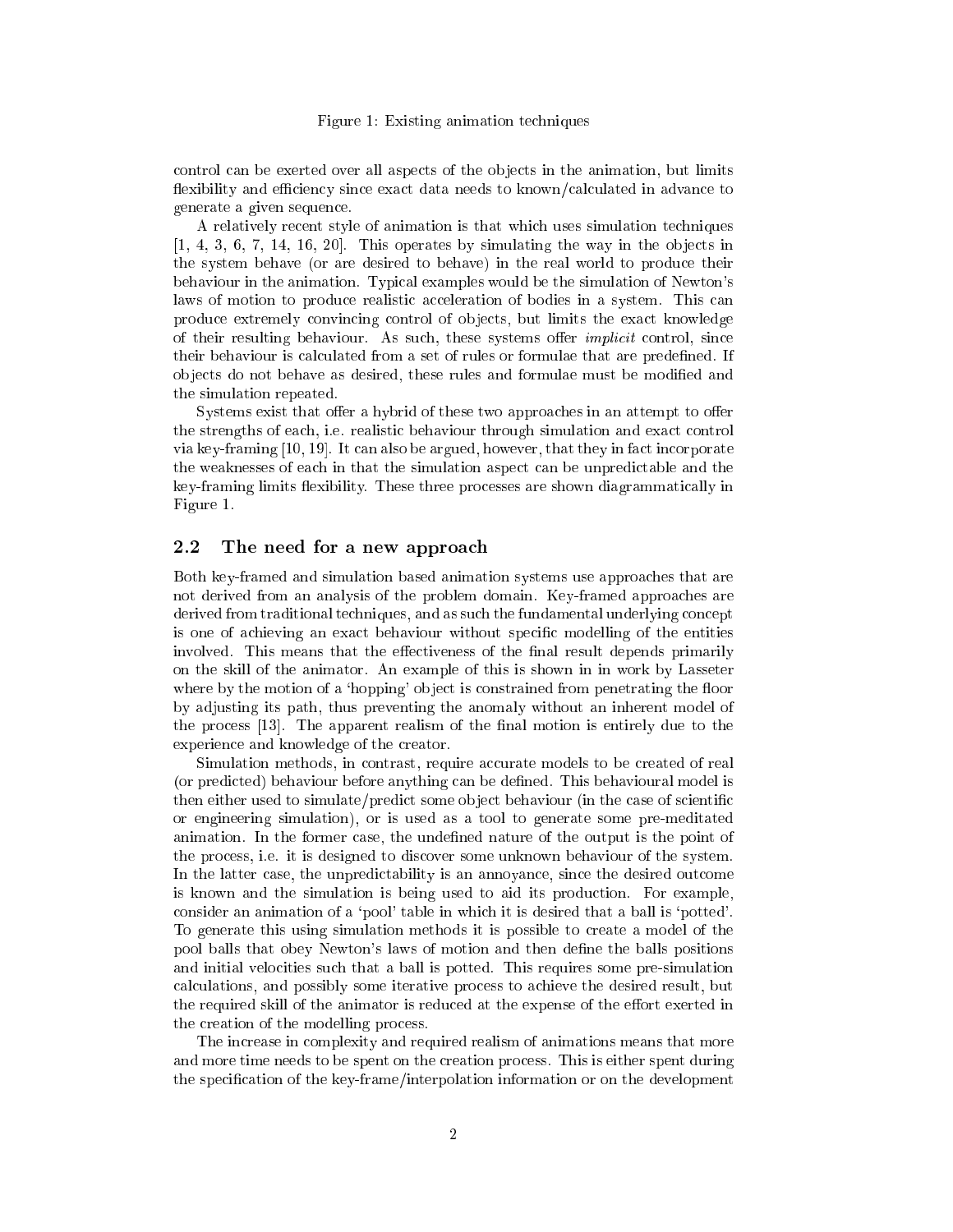of the simulation model. A more efficient approach would be to merely define exactly the behaviour of the objects to produce the desired animation. This is in contrast to the key-framed approach, where the definitions are not behavioural, and the simulation approach where the definitions are behavioural but are not aimed at specifying deterministic actions. The method that we introduce in this paper is such a technique. It is a specication method that converges on the desired animated sequence from the initial set of all possible behaviours.

### 2.3 The state transition approach

To develop a more efficient method of producing animations, it is necessary to analyse the process from the beginning. Generally, the animation process begins with a pre-meditated notion of what the final sequence will be like. This would typically be missing some of the details of the sequence, and would be primarily a conceptual model of the finished animation. From this, some process must be used to generate what is ultimately a sequence of still images shown in quick succession. Each still image must be different from the last in such a way that their rapid sequential viewing produces the desired illusion of continuous changes in the sequence, e.g. motion of the objects in the scene.

Because each still image differs from the last by some (usually small) finite amount, it is logical and efficient to exploit this in some way. The first way that this can be achieved is by maintaining the same scene model from one image to the next. This would typically be in the form of a collection of objects linked together in a tree-type hierarchy [9], preserving geometric and visual appearance information from one frame to the next. Using this approach, the definition of the initial frame involves the creation of the objects in the scene and placing them at their initial positions. The generation of the rest of the sequence can then follow.

From the first frame, there are an infinite number of possible sequences that can follow, with only a finite set (ideally with only one member) representing the desired solution. The animation process must generate a member of the solution set in the most efficient way possible. The key-frame method works by knowing the final solution and working backwards to the initial frame. The simulation method works by generating the frames incrementally, with iteration to change the sequence if the end product is not a member of the solution set. The method we describe here takes a different approach, that of state restriction.

Initially, each object in the system is defined as an individual state machine with all possible inter-state transitions allowed, which formalises the infinite set of all possible sequences in such a way that restriction can follow. These separate ob ject state machines can then be restricted and combined repeatedly, with the resulting system converging on the desired animation machine. Further animations can be produced by combining these complex machines to give new sequences. With this general outline in mind, we will now begin defining the process more formally.

### 3 Approach

Our approach to the construction of animation systems views such a system as a function:

Behaviours  $\longrightarrow$  | Animation System |  $\longrightarrow$  Sequences of Scenes

which accepts a behavioural description of a collection of objects which are to be animated, and produces a sequence of scenes which are to be displayed. The description of our approach is motivated by the following example: two perfect spheres are to be animated bouncing in two dimensions between two horizontal surfaces.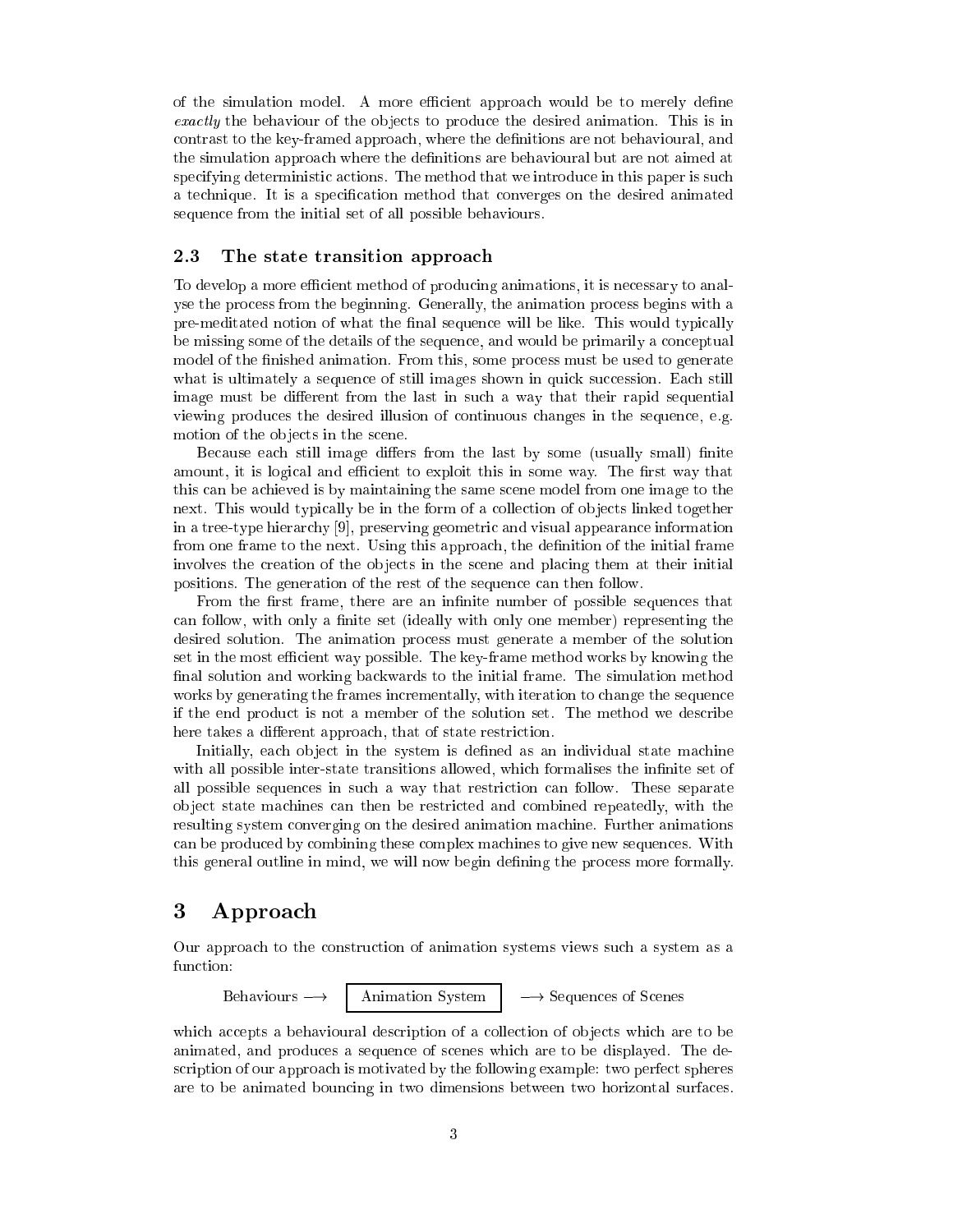If the spheres collide they will both reverse their directions. If the animation system is viewed as a function, the input will be a description of the spheres possible behaviours and starting positions, and the output will be a sequence of sphere positions.

The animation system must produce a discrete sequence of scenes. This fact pervades our approach and we have sought to provide mechanisms which allow the behaviour of animated objects to be expressed as state transition systems. Furthermore, the ability to construct an animation from modular units which describe the behaviour of individual objects in the scene is highly desirable. Operations which transform and combine state transition systems meet this aim.

The behaviour of an object is described as a state transition system, as an expression in terms of transition system transformation and composition operations which build the object's behaviour from the behaviour of smaller sub-objects or part-behaviours. There are two alternative ways to view the composition of such an expression. Firstly, we might start with part-behaviours which are under-defined and tell only part of the story; the object is constructed by bolting the sub-parts together. We refer to this as the *constructive* approach. Secondly, we might start with part-behaviours which are over-defined, which contain the desired behaviour but which contain more besides; the object is constructed by constraining and intersecting sub-parts. We refer to this as the constraining approach.

Both of these approaches are useful in producing a behaviour description for an ob ject. For example, given a behaviour description of a single sphere, the description of two spheres is constructed by merging two copies together so that the result is the sum of the parts. Alternatively, we could intersect two overlapping behaviours. The first is a description of a sphere which behaves correctly when it hits a horizontal surface and is completely unconstrained everywhere else. The second is a description of a sphere which behaves correctly unless it comes into contact with a horizontal surface where its behaviour is unconstrained. The description of a well behaved sphere is formed by merging the two behaviours so that the result is the intersection of the two parts.

The choice of whether to use a constructive approach or a constraining approach depends on the characteristics of the application. The constructive approach is useful where general statements can be made which cover large classes of legal ob ject behaviour. The constraining approach is useful where general statements can be made which cover large classes of illegal ob ject behaviour. We propose that in practice the specification of an object's behaviour will require a mixture of these approaches and the system which we describe in this paper supports both.

A benet of using the constraining approach in the initial stages of ob ject behaviour description is that in general we can start with the complete unconstrained behaviour for all object components. As such, the behaviour which we wish to exhibit is guaranteed to be present at the outset. This is not true of the constructive approach which starts with nothing and must find a way of constructing the required behaviour. Alternatively, the constraining approach presents the problem of checking when to stop since although the initial description contains the desired behaviour, it also contains illegal behaviour which must be deleted through successive constraints. The constructive approach does not suffer from this problem since it is exactly the sum of its parts and will not contain any rogue behaviours.

The behaviour of an object is represented as a state transition system [2]. For example, the unconstrained behaviour of a bouncing sphere is defined as the totally connected state transition system where the states represent the position of the sphere and the transitions represent sphere movements for a given unit of time<sup>-</sup>.

to are assuming constant sphere velocity. This can be varied to describe accelerating and decelerating spheres by increasing the complexity of the state transition system.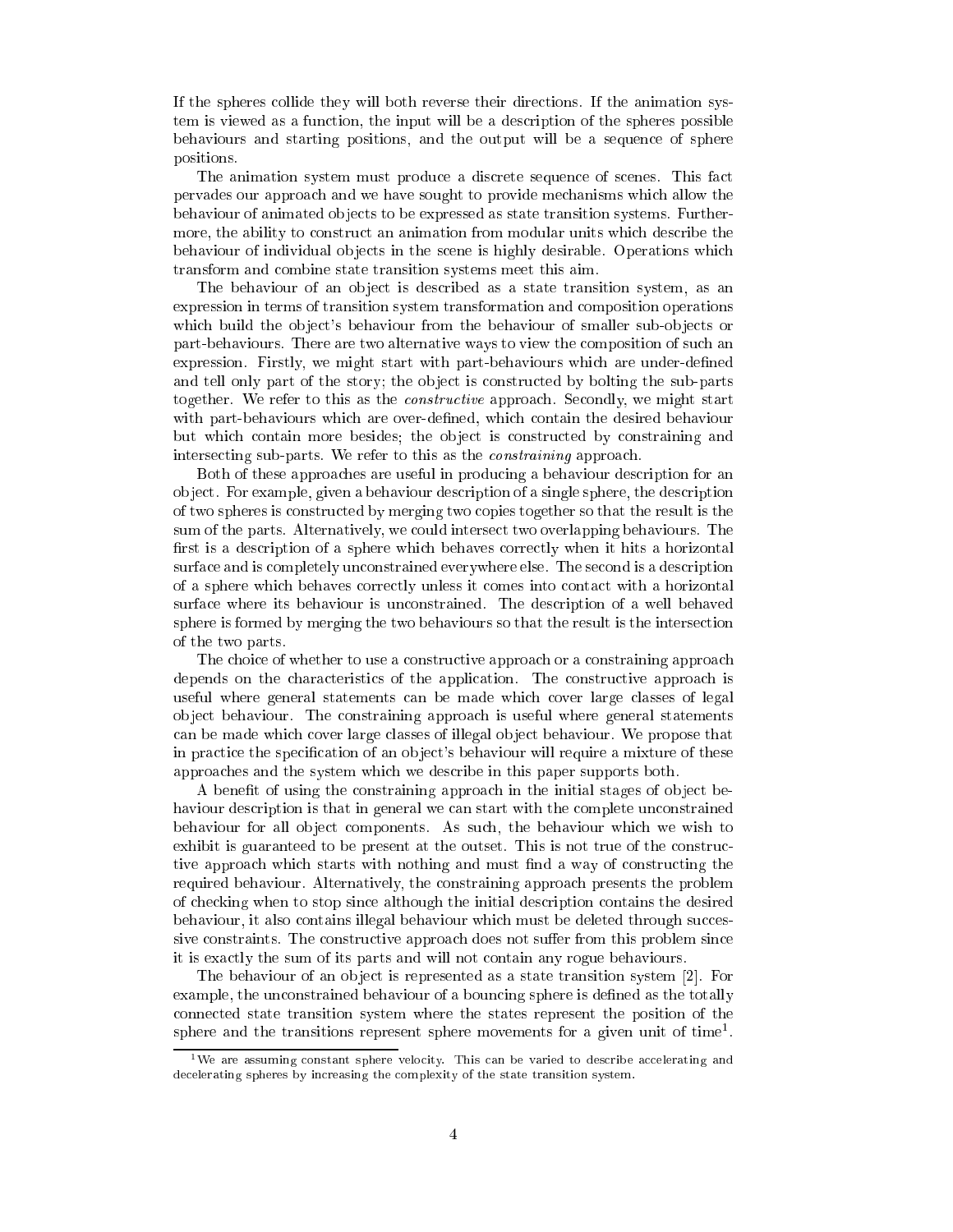Since the transition system is totally connected, a sphere can move from any position to any other position in a single time unit. Starting with such a description has the advantage that the behaviour which we want to exhibit for a single sphere is complex: bouncing at walls and off other spheres must be taken into account, every angle of trajectory must be taken into account, etc. By starting with an unconstrained behaviour, we guarantee that all the legal behaviours are present.

Let  $S_1$  be the unconstrained behaviour of a single sphere. To animate this behaviour, the behaviour is *executed*, from some starting position, as a non-deterministic state transition system which produces the sequence of the states which are visited. Figure 2.1 shows part of the behaviour  $S_1$ ; given any starting position, a sphere may move to any other position in a single move. Notice that the sphere is not well behaved at the horizontal surfaces which are shown as dashed lines.

The animation of  $S_1$  will, in general, produce a very unrealistic bouncing sphere. However, every once in a while, the animation will produce a correctly bouncing sphere. The behaviour  $S_1$  is represented as the following expression  $C(\Sigma)$  where  $\Sigma$ is a set containing all possible sphere positions.

A behaviour description is restricted by throwing away certain illegal movements. For example, we only want to allow sphere moves between adjacent positions, so we remove the possibility of the sphere jumping around at random. Notice that this leaves those moves which randomly change direction, because we will require these later when specifying the behaviour of spheres which collide and bounce of horizontal surfaces and other spheres. Such a restriction is represented as  $S\$ im where S is a behaviour description and <sup>p</sup> is a statement describing legal sphere moves. The result is a behaviour description in which all transitions have been removed which do not satisfy p. Restrictions may be nested, e.g.  $S \backslash p \backslash p$ .

Let  $p_1$  describe sphere moves which travel a constant distance,  $p_2$  describe sphere moves which bounce correctly at the upper horizontal surface and  $p_3$  describe sphere moves which bounce correctly at the lower horzontal surface. Part of the behaviour  $S_1\backslash p_1$  is shown in Figure 2.2 where a sphere may only move to a position which is a constant distance away from its current position. The behaviour  $S_1 \backslash p_1 \backslash p_2 \backslash p_3$ describes spheres which move without jumping and which bounce correctly. Part of this behaviour is shown in Figure 2.3, where it is impossible for a sphere to move through the horizontal surfaces.

An alternative way of constraining a behaviour is to intersect it with another behaviour. The behaviour  $S_1 \backslash p_1 \backslash p_2$ , shown in Figure 2.4, is correct for spheres which bounce at the upper horizontal but is completely unconstrained at the lower horizontal. On the other hand, the behaviour  $S_1\backslash p_1\backslash p_3$ , shown in Figure 2.5, is correct for spheres which bounce at the lower horizontal but is completely unconstrained at the upper horizontal. The intersection of these two behaviours, shown in Figure 2.3, is correct for spheres at both horizontals. This is expressed as  $S_2 = (S_1 \backslash p_1 \backslash p_2) \& (S_1 \backslash p_1 \backslash p_3)$ . Notice that the behaviour shown in Figure 2.3 can be expressed in more than one way. This suggests that there are some useful equivalences between behaviour expressions, e.g.  $S \setminus p \setminus p = (S \setminus p) \otimes (S \setminus p)$ , although it is beyond the scope of this paper to investigate these issues any further.

The behaviour  $S_2$  allows spheres to randomly move sideways (zig-zag) whilst bouncing between horizontal surfaces. The complete behaviour description for a single bouncing sphere is  $S_2 \backslash p_4$  where  $p_4$  is a statement describing non-zig-zagging moves. The single-sphere system describes behaviour in which a sphere continues in the current direction until it hits a horizontal surface where it changes direction. Part of this behaviour is shown in Figure 2.6. The zig-zagging behaviour  $S_2$  comes in useful when constructing two spheres bouncing between the horizontals since a single sphere will perform a zig-zag when it hits the second sphere.

The behaviour of a two sphere system,  $S_3$ , is described by duplicating  $S_2$  so that each pair of sphere positions in  $S_2$  are contained in a state of  $S_3$ . This is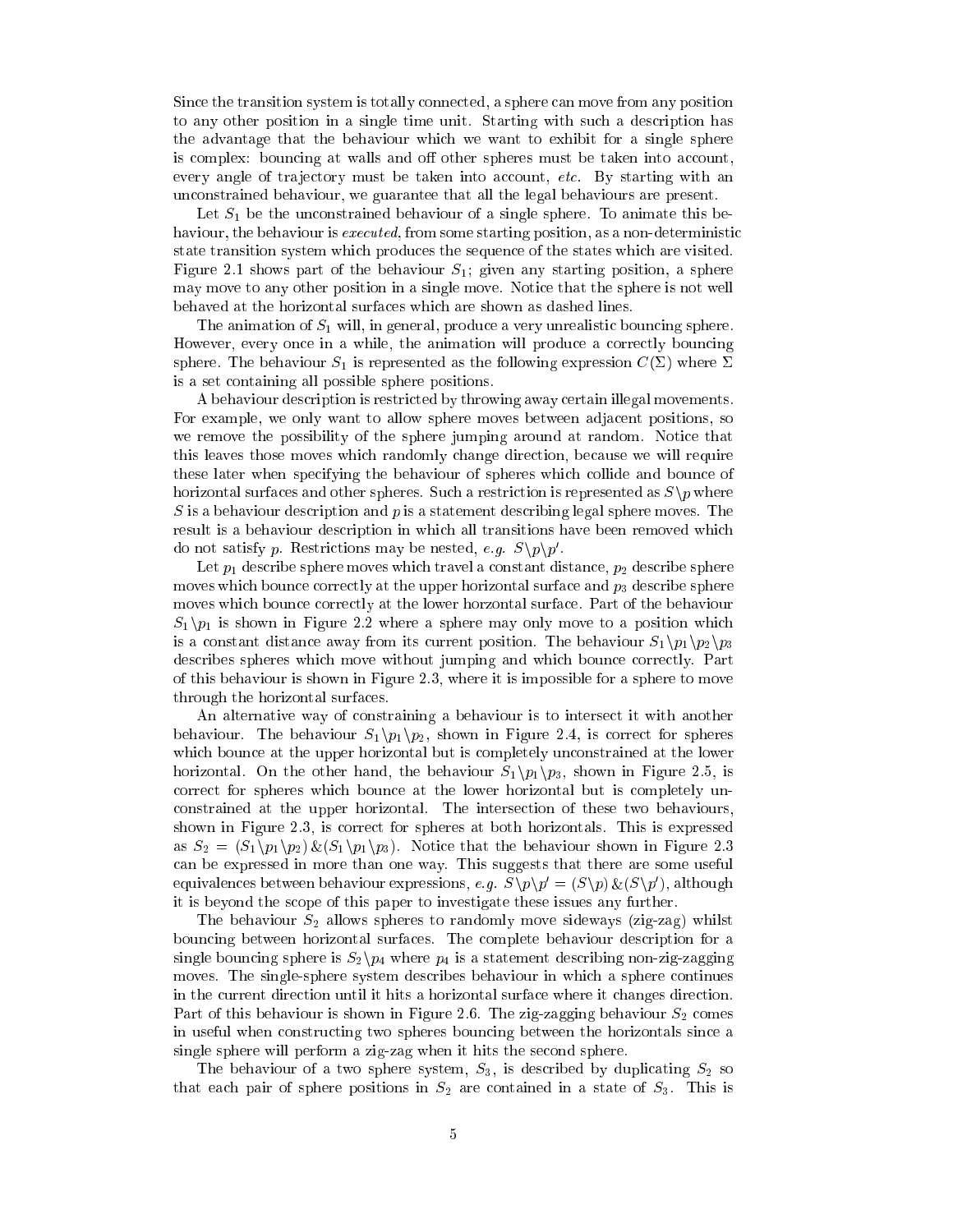| fig. $2.1$ | fig.2.2    |
|------------|------------|
| fig. $2.3$ | fig.2.4    |
| fig. $2.5$ | fig. $2.6$ |

Figure 2: The development of a single bouncing sphere

### g. 3.1 3.2 3.3

Figure 3: The development of two bouncing spheres

represented as S3 <sup>=</sup> S2 - S2 and produces <sup>a</sup> behaviour description which is freely constructed by combining all the possible behaviours in  $S_2$  with itself. There is no restriction on the number of times a behaviour description can be duplicated in this way, S2 - S2 - S2 is the basis of <sup>a</sup> three sphere behaviour and S2 - S2 - S2 - S2 is the basis of a four sphere behaviour, etc.

The sum of two behaviours adds together the moves from both and is represented as  $5 + 5$ . Suppose that  $p_5$  is a statement describing two-sphere system moves which never collide,  $p_6$  is the opposite of  $p_5$ ,  $p_7$  is a statement describing two-sphere system moves which never zig-zag and  $p_8$  is the opposite of  $p_7$ . The behaviour  $S_4 = S_3 \backslash p_5 \backslash p_7$  describes only those two-sphere systems which never collide, note that there are some animations of  $S_4$  which will terminate prematurely since the spheres may head towards each other and must stop before colliding. Once the two spheres have stopped, they will hover there forever since they are not able to collide or change course. Figure 3.1 shows part of the behaviour  $S_4$ .

The behaviour  $S_5 = S_3 \backslash p_6 \backslash p_8$  describes only those two-sphere systems which bounce on collision. The restriction  $p_6$  removes all sphere movements which do not lead immediately to or from a collision. The behaviour  $S_3$   $p_6$  describes two sphere collisions which are completely unconstrained as to their outcome, for example they may pass through each other. The constraint  $p_8$  forces all the collisions to zig-zag. Figure 3.2 shows part of the behaviour  $S_5$ .

The two behaviours are merged to produce the correct two-sphere behaviour description,  $S_4 + S_5$ . Figure 3.3 shows part of the two sphere behaviour when the spheres start at the upper horizontal, collide, bounce off each other, hit the lower horizontal and finally bounce off in opposite directions.

### 4 An example behaviour

This section describes a detailed worked example of using the approach described in x3. The example is Newton's Cradle in which several spheres of equivalent size and mass are suspended from a single rod by rigid string (a single example of which is shown in Figure 4). Initially, all of the spheres are at rest with their strings vertical. The system is initiated by lifting a number of spheres to the left or right and then releasing them. The system is frictionless and a number of possible behaviours are exibited depending upon how many spheres there are in total, how many are lifted at the start and how many are initially at rest. We assume that the reader is familiar with the behaviour of Newton's Cradle and that we can take the behavioural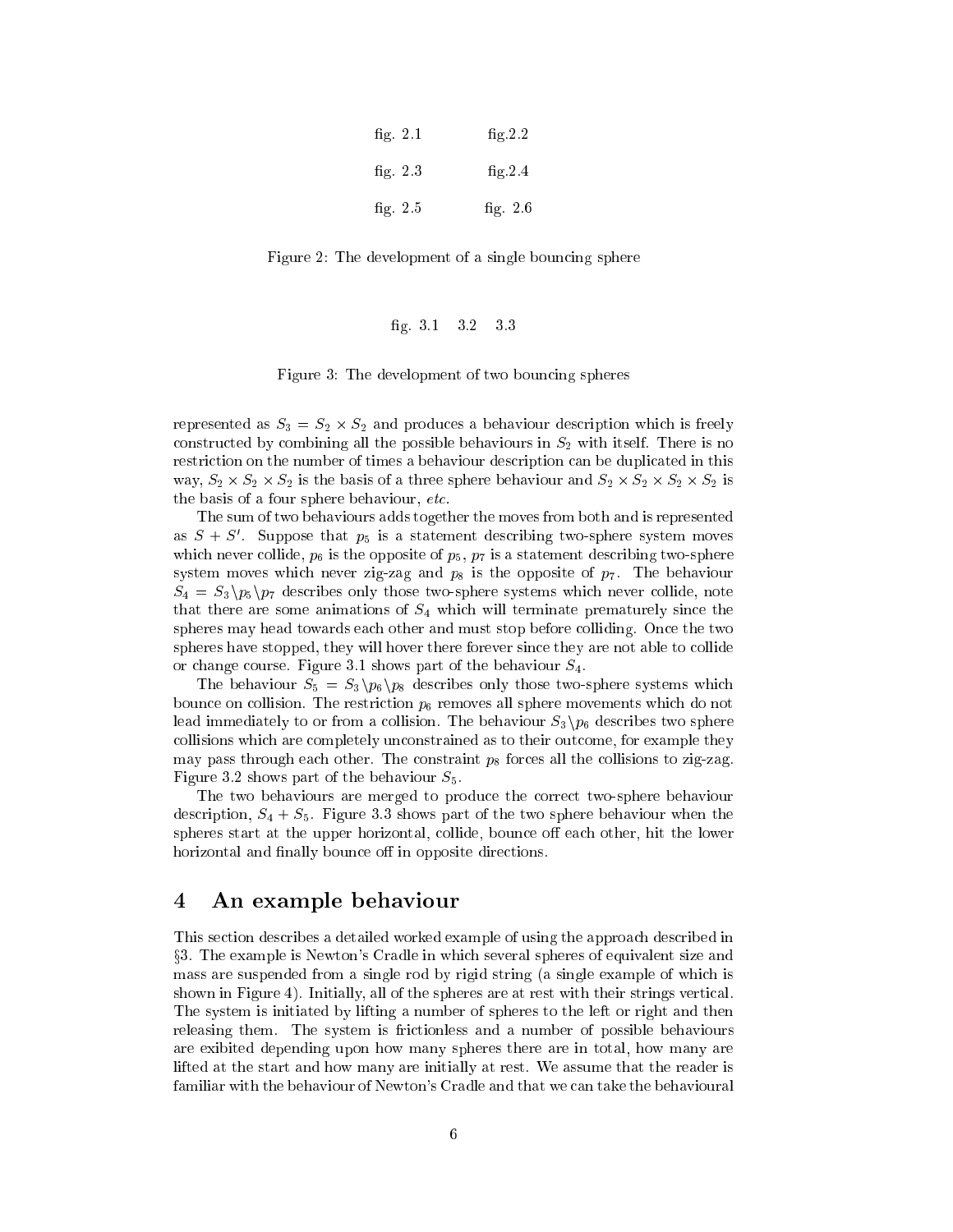Figure 5: Possible positions of simplied ball

specification as given.

The behaviour for the animation relies on the definitions which are given in appendix A. We also make a number of simplifying assumptions which are discussed in  $\S5$ : the system is frictionless; the system does not support acceleration; the positions which spheres may occur in are  $-1$  which corresponds to a sphere lifted to the left extreme, 0 which corresponds to a sphere at rest and 1 which corresponds to a sphere lifted to the right extreme  $(Figure 5)$ ; finally, spheres may have the following velocities:  $-1$  when moving to the left, 0 when at rest, and 1 when moving to the right. For example, if a sphere is at position  $-1$  with velocity 0 then it is at rest on the far left.

The position graph of a single-sphere system,  $G_1 = C({0, -1, 1})$ , is totally connected as shown in Figure 6. It is impossible for the sphere to move from position  $-1$  to position 1 without passing through position 0 so these transitions are removed, producing the graph  $G_2 = G_1 \backslash p$  where  $p(-1, 1) = false$  and  $p(1, -1) = false$  and otherwise  $p$  is  $true$ . The new graph is shown in Figure 7, with the deleted transitions shown as broken lines. The traces of  $G_2$  include the following:  $-1, 0, 1, 0, -1$  and  $0, 1, 0, 1, 0, 1.$ 

The rate of change of position the sphere relates its current position to its next position, as shown in Figure 8. The rate of change graph of a single-sphere system,  $G_3 = C({0, -1, 1})$ , is totally connected, and is shown in Figure 9. The graph which describes the free movement of a single-sphere system is G4 = G2 - G3. The traces of  $G_4$  include the following:

$$
(-1,1), (0,1), (1,-1), (0,-1), (-1,1)
$$

and

$$
(0,1), (1,-1), (1,1), (1,-1), (0,1), (1,-1)
$$

The behaviour described by the single-sphere system graph is now restricted by analysing the desired behaviour of the sphere in each of the different positions. The behaviour is specied separately for each position, producing a collection of behaviour graphs. The graphs are then merged into a single graph which described the desired overall behaviour for a single-sphere system.

Firstly, the behaviour which is common to all the positions is that a sphere may continue from its current position in the direction indicated by the rate of change component. This produces the graph  $G_5 = G_4 \backslash p_1$  where :

$$
p_1((p_1, v_1), (p_2, v_2)) = equal(p_2, p_1 + v_1)
$$

If the sphere is at position 0 and at rest then it may suddenly start moving due to a collision. Alternatively, if the sphere is at position 0 and is moving then it may suddenly stop or change direction due to a collision. Each of the individual possibilities is specied as a graph and then these are merged to specify the behaviour

Figure 6: Initial position graph of a single ball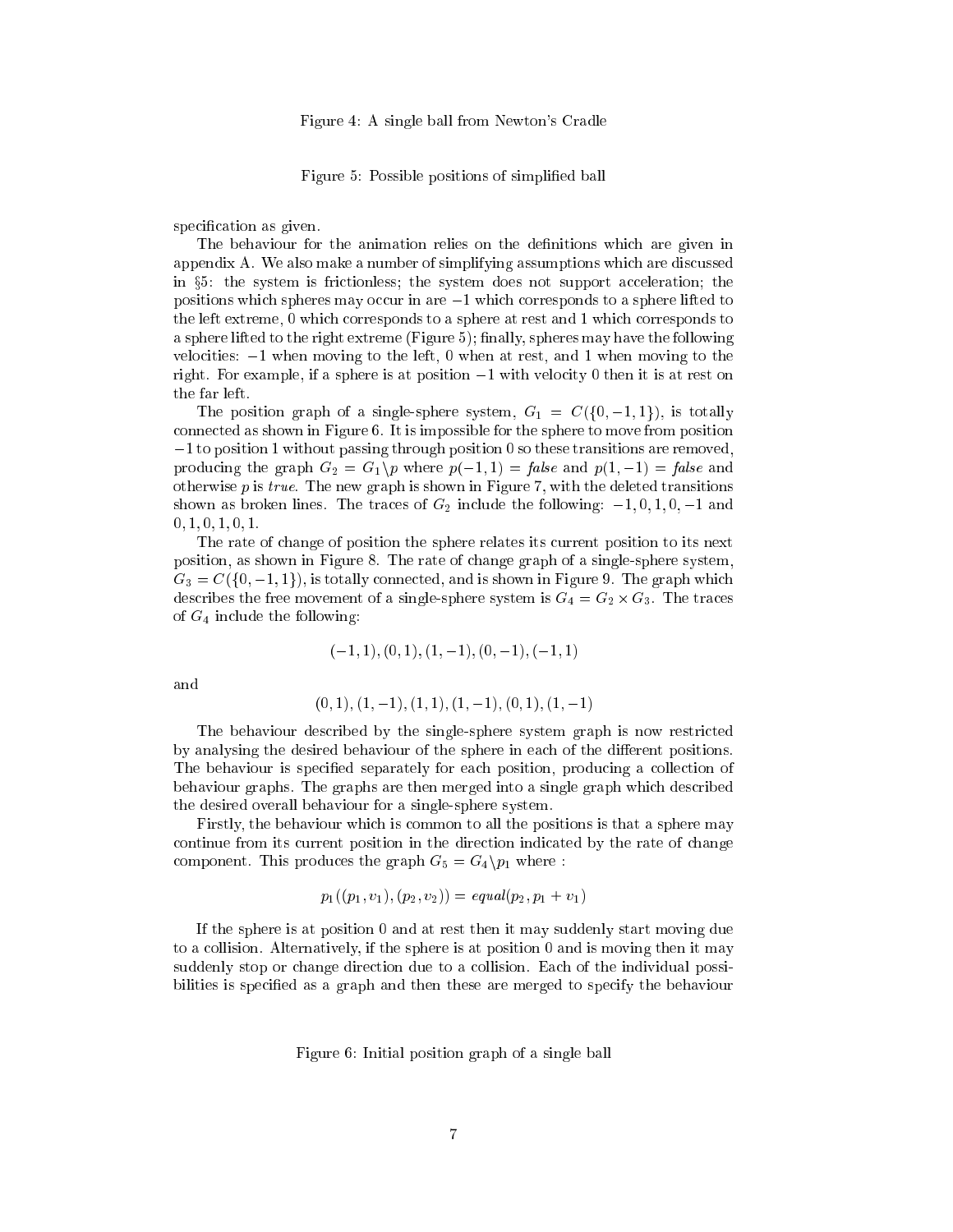Figure 8: Relationship between position and rate of change of position for single ball

of the sphere at 0:

$$
G_6 = G_4 \setminus (0, 0) \Rightarrow (0, \square)
$$
  
\n
$$
G_7 = G_4 \setminus (0, \square) \Rightarrow (0, 0)
$$
  
\n
$$
G_8 = G_4 \setminus (0, x) \Rightarrow (0, -x)
$$
  
\n
$$
G_9 = G_6 + G_7 + G_8
$$

 $G_6$  describes the behaviour of single-sphere systems where the sphere starts from position 0 at rest,  $G_7$  describes the situation where the sphere comes to rest at 0,  $G_8$  describes the situation where the sphere changes direction at 0 and  $G_9$  merges the graphs to produce  $G_9$  which describes legal behaviour at 0.

If the sphere is at either extremity then it is either slowing down, at rest or returning towards 0. This is expressed as a pair of graphs for each extremity which are then merged:  $C \setminus (1, 1) \rightarrow (1, 0)$  $\overline{C}$ 

$$
G_{10} = G_4 \setminus (1, 1) \Rightarrow (1, 0)
$$
  
\n
$$
G_{11} = G_4 \setminus (1, 0) \Rightarrow (1, -1)
$$
  
\n
$$
G_{12} = G_{10} + G_{12}
$$
  
\n
$$
G_{13} = G_4 \setminus (-1, -1) \Rightarrow (-1, 0)
$$
  
\n
$$
G_{14} = G_4 \setminus (-1, 0) \Rightarrow (-1, 1)
$$
  
\n
$$
G_{15} = G_{13} + G_{14}
$$

The graph  $G_{10}$  forces the sphere to slow down at position 1 and  $G_{11}$  causes a sphere which is at rest in position 1 to fall towards 0. Graphs  $G_{13}$  and  $G_{14}$  force similar behaviour at  $-1$ . The individual behaviours are merged to produce  $G_{12}$  and  $G_{15}$ which correspond to behaviour at positions  $1$  and  $-1$  respectively.

I he single-sphere behaviour, G<sup>-</sup>, is defined as

$$
G^1 = G_5 \& G_9 \& G_{12} \& G_{15}
$$

I ne traces of G<sup>-</sup> incude the following:

$$
(-1,0), (-1,1), (0,1), (1,1), (1,0), (1,-1), (0,-1)
$$

which represents a swinging sphere and

$$
(-1, 1), (0, 1), (0, 0), (0, 0), (0, -1), (-1, -1), (-1, 0), (-1, 1)
$$

which represents a sphere on the left which swings down to rest, stays at rest for two time units and then swings back up to the left.

Figure 9: Graph for rate of change of position of a single ball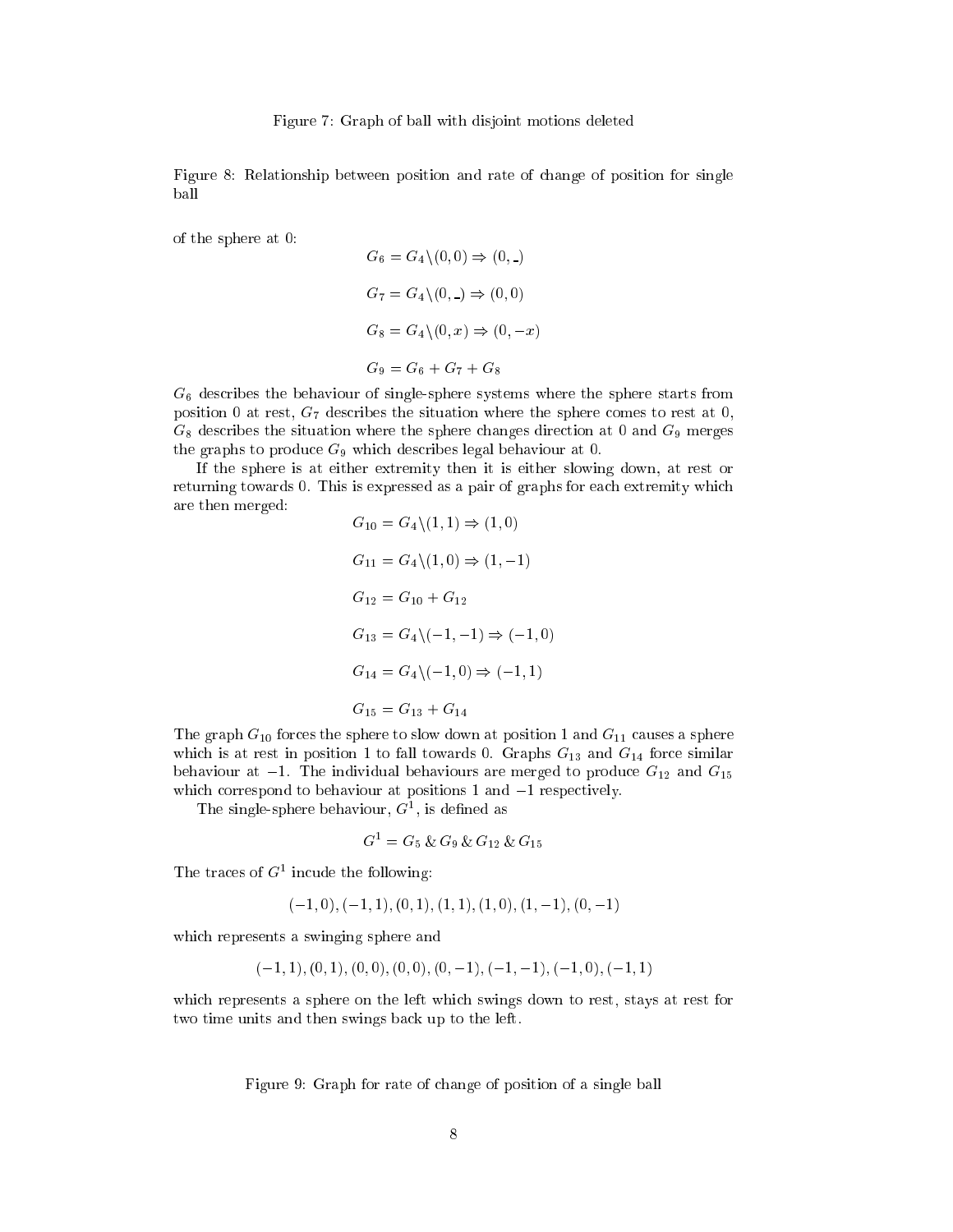Given the behaviour specication, <sup>G</sup><sup>1</sup> , for a single-sphere system, a behaviour specication for a two-sphere system is constructed by composing together two single-sphere systems and then imposing restrictions on the behaviour of the interactions between the spheres. The graph  $G_{16} = G^+ \times G^+$  has states

$$
\left( (p_1,v_1),(p_2,v_2) \right)
$$

containing pairs of position and change in position information. The pair  $(p_1, v_1)$  describes the left hand sphere of the two-sphere system and the pair  $(p_2, v_2)$  describes the right hand sphere.

 $G_{16}$  must be restricted in two ways in order to describe legal two-sphere behaviour. Firstly, the traces of  $G_{16}$  will contain sequences of the following form:

$$
((0,1), (0,-1)), ((1,1), (-1,-1)), \ldots
$$

which describes two spheres passing through one another in order to get to the extreme positions. Secondly, the traces of  $G_{16}$  contains sequences where a sphere will spontaneously leap up from being at rest or will suddenly come to an abrupt halt without any force being involved.

The first problem is solved by restricting  $G_{16}$  so that for each node  $(x_1, x_2)$  the information  $x_1$  describes a sphere which is never at a position to the right of the sphere described by  $x_2$ . Since positions are integers, the restriction is performed in terms of a predicate which forces the  $x_1$  position to be less than or equal to the  $x_2$ position in all cases:

$$
G_{17} = G_{16} \setminus ((p_1, \underline{.}), (p_2, \underline{.})) \& p_1 \leq p_2
$$

The second problem involves forcing each action in the two-sphere system to occur with respect to an equal and opposite action. For example, when a sphere on the left suddenly flies up to the left from rest, this must be in response to a sphere on the right flying in from the right and coming to rest, *i.e.* a collision occurs. The problem is solved by restricting  $G_{16}$  so that collisions are the only way in which a sphere may change direction. This is done in three stages: firstly, for any transition there must be an equal number of direction changes left and right; secondly, for each direction change in the left sphere there must be an equal an opposite direction change in the right sphere; finally, for each direction change in the right sphere there must be an equal an opposite direction change in the left sphere. In order to be useful later on, the constraint is generalised to multi-sphere systems.

The predicate *changeleft* is defined to hold when a sphere at position 0 changes direction to the left,

$$
changeleft((p, v), (p', v')) = equal(p, p') \& equal(p, 0) \& v' < v
$$

The operator *changes left* produces a list of transition pairs each of which change left. The arguments  $t_1$  and  $t_2$  are binary trees of the same shape and occur as graph nodes in multi-sphere systems. Each of the leaves of  $t_1$  and  $t_2$  are sphere states of the form  $(p, v)$ :

$$
changes left (t_1, t_2) = (\downarrow (t_1 \times t_2)) \backslash changeleft
$$

Similarly, the predicate *changeright* and the operator *changesright* are defined as follows:

$$
changeright((p, v), (p', v')) = equal(p, p') \& equal(p, 0) \& v < v'
$$

changes in the case of the changes of the contract of the contract of the contract of the contract of the contr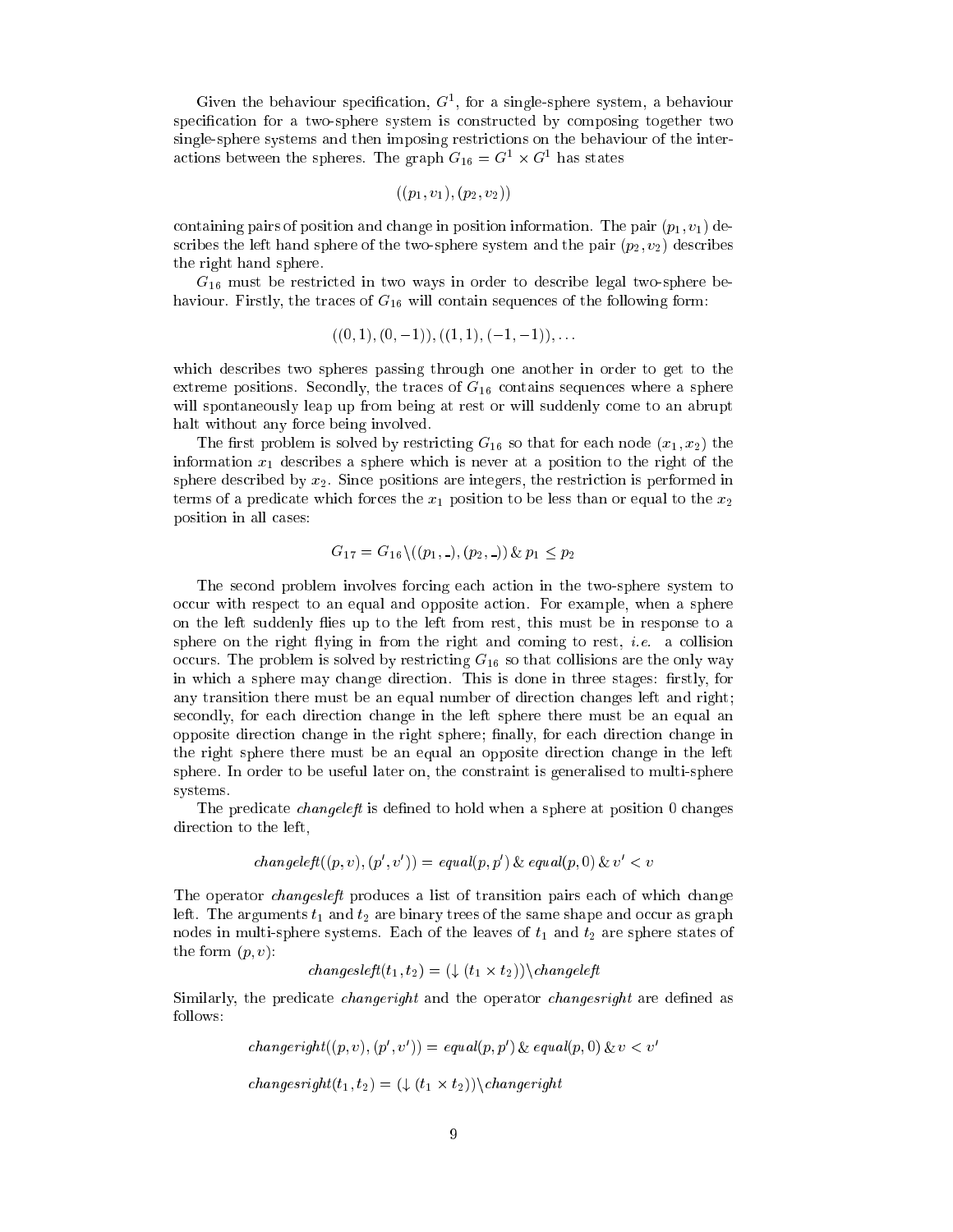The predicate samechanges forces the same number of changes to occur on the right as on the left

 $same changes(t_1, t_2) = equal(\#(changes left(t_1, t_2)), \#(changes right(t_1, t_2)))$ 

The finite predicate  $\leftrightarrow$  holds between two pairs of velocities  $(v_1, v_1) \leftrightarrow (v_2, v_2)$ when  $v_1$  is the same as  $v_2$  and  $v_1$  is the same as  $v_2$ . The predicate represents the relationship between sphere velocities when a collision occurs at position 0.

The infix predicate  $\leftrightarrow$  holds between a pair of velocities and a pair of sphere states when the sphere states are both at position 0 and the associated velocities represent a collision as defined by  $\leftrightarrow$ :

> $(v_1, v_1) \leftarrow (p, v_2), (p, v_2) = \text{equal}(p, p) \&$  $equation(p, 0)$  $\vec{v}$  notequal(v, v') &  $(v_1, v_1) \leftrightarrow (v_2, v_2)$

The innx predicate  $\hookrightarrow$  holds between a pair of sphere states,  $((p, v), (p, v))$ , and a list of sphere states  $\iota: ((p, v), (p, v)) \hookrightarrow \iota$  when the left hand operand represents a change in a sphere state arising from a collision with one of the spheres in  $l$ :

> $((p, v), (p, v)) \hookrightarrow l = \text{alizer } v \Rightarrow \text{exists} ((v, v) \leftarrow \mu)$ where  $u$ tzer $v = \ell q u u(p, p \mid \mathcal{X})$  $equation (p, 0) \&$  $novequal(v, v)$

The following two predicates, *causes left right* and *causes rightleft*, hold between pairs of binary trees of sphere states, being the node values of multi-sphere systems. The first predicate holds when every change in velocity at  $0$  and on the left is caused by an equal and opposite change on the right. The second predicate holds when every change in velocity at 0 and on the right is caused by an equal and opposite change on the left:

$$
causeslefttripth(t_1, t_2) = all(\rightarrow)(\uparrow (\downarrow (t_1 \times t_2)))
$$

$$
causesrightleft(t_1, t_2) = all(\rightarrow)(\uparrow (rev(\downarrow (t_1 \times t_2))))
$$

The graph <sup>G</sup><sup>2</sup> describes the legal behaviour of two-sphere systems. It is constructed by starting with the unconstrained two-sphere system behaviour  $G_{16}$  and restricting it so that all changes occur at position 0, the same number of changes always occur and each change occurs as the result of a collision:

 $G^-=G_{17}\setminus$ (samechanges  $\chi$  causesleftright  $\chi$  causesrightleft)

The graph <sup>G</sup><sup>2</sup> species the behaviour of a two-sphere system and was constructed by composing a pair of single-sphere behaviour specications and then imposing some extra constraints. Consider two copies of <sup>G</sup><sup>2</sup> which are merged so that the rightmost sphere of the first copy is overlaid on top of the leftmost sphere of the second copy. Such a merge will produce  $G<sup>3</sup>$  which is the behaviour specification of a three-sphere system. The behaviour specication of a four-sphere system can be constructed in exactly the same way by merging  $G_3$  and  $G_2$  on a common sphere. Using this technique any multi-sphere system can be specified.

The operator will merge two graphs on a common element. We must be careful, however as to the order in which the restrictions are performed on the merged graphs, for example,  $G^{\perp} = G^{\perp} \otimes G^{\perp}$  would not produce the desired behaviour specification since the restrictions which enforce that each change in velocity occurs due to a collision apply only to the individual copies of <sup>G</sup><sup>2</sup> and will not apply across the system, e.g. between the leftmost sphere and the rightmost sphere which occur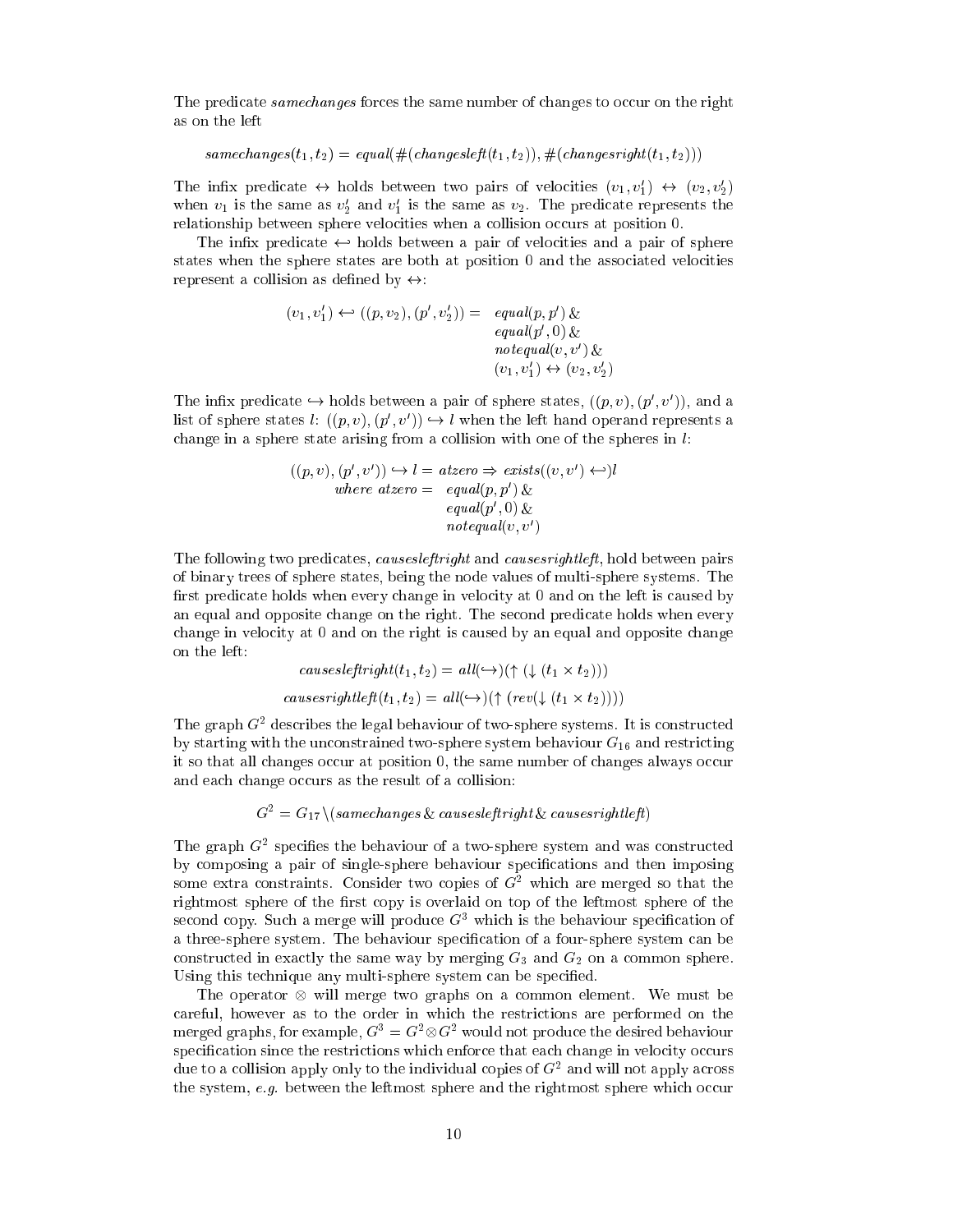Figure 10: Simple example animation

Figure 11: A more complex example

in dierent copies of <sup>G</sup><sup>2</sup> . In order to achieve the desired aect, the restrictions are applied after the merge:

$$
G^3 = (G_{17} \otimes G_{17}) \setminus (same changes \& causes left right \& causes right left)
$$

and

$$
G^4 = (G_{17} \otimes G_{17} \otimes G_{17}) \setminus (same changes \& \ causes left right \& \ causes right left)
$$

and in general

$$
G^{n} = (\bigotimes_{i=2...n-1} G_{17}^{i}) \setminus (same changes \& \text{ causes left right} \& \text{ causes right left})
$$

Frames of some animations generated in this way are shown in Figures 10 and 11. The first shows the most simple case, that of an animation starting with a single displaced ball. The second's starting position has one displaced ball at one end and two at the other. The spheres' positions were dened by the Haskell implementation of the system described in this paper, with the final sequence of images being produced using the REALISM system [15].

### 5 Conclusions, analysis and further work

We have identied a number of shortfalls in the mechanisms currently used for the development of behaviour in computer animation systems. We have proposed a new mechanism based upon state transition systems whereby behaviours are constructed incrementally by composing and restricting state machines which describe different elements of the overall behaviour. Behaviours can be built using a constructive approach and a constraining approach; this leads to a very flexible development method. A worked example of the approach has been given by developing a behaviour description for Newtons' Cradle with an arbitrary number of spheres. This section draws conclusions from the work, analyses the method and proposes areas for future development.

We present a critical analysis of the methods used in this paper, most of these points will be addressed in the following paragraphs on further work:

- The examples which have been presented in this paper are small and idealistic. In order to propose the method as being able to address large classes of animation applications further evidence must be presented with respect to more realistic scenarios.
- Although the system described in this paper has been implemented, the behaviour was initially rather slow due to the combinatorial nature of the representations. It must be shown that the methods which are proposed can be efficiently implemented by seeking program abstractions which can be used in a wide variety of applications.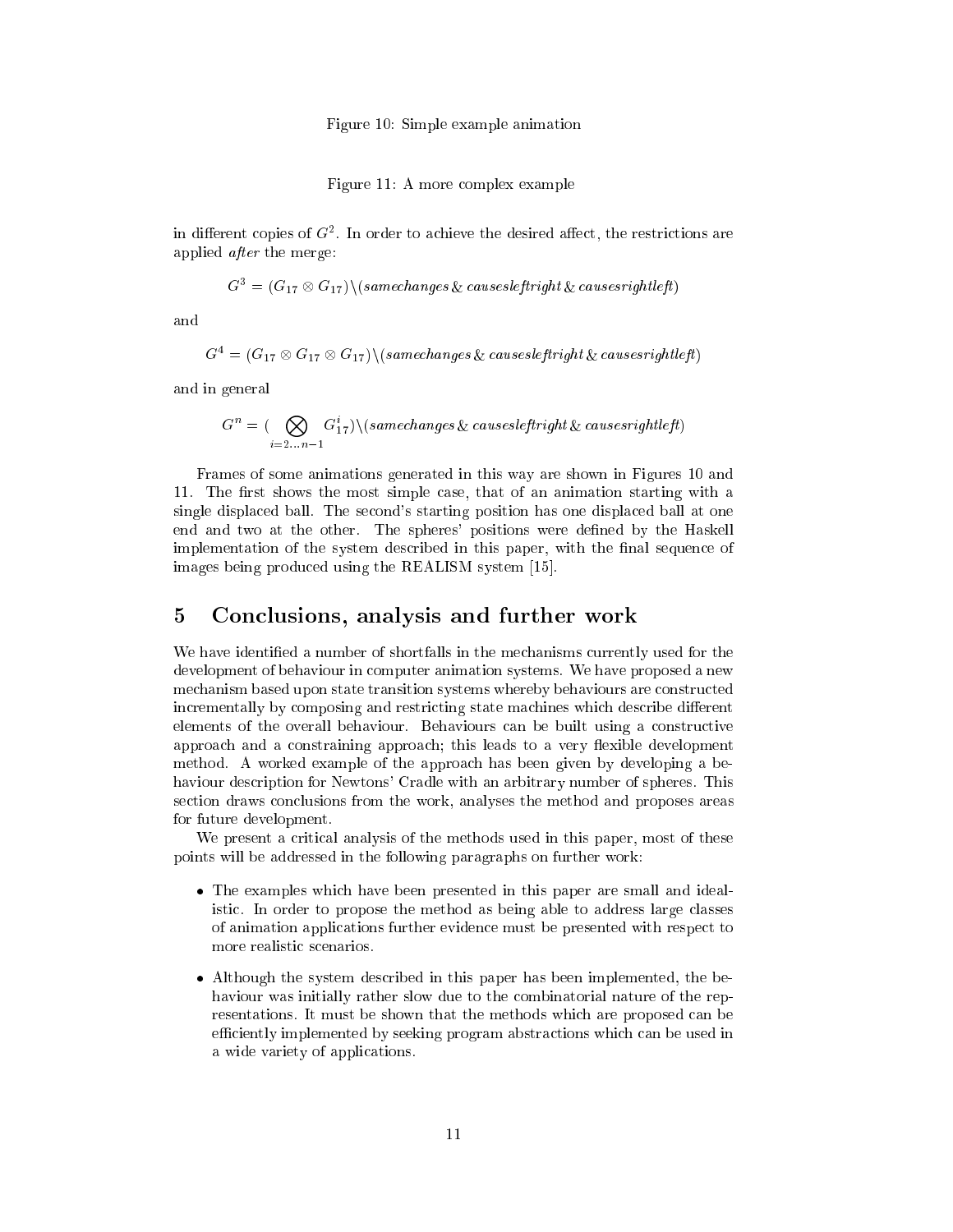- The method which is proposed will not apply to all animation applications. It is particularly suited to those applications which have easily identiable components each of which has a behaviour and to those applications where the developer knows the intended behaviour in advance.
- The behavioural descriptions from existing animation systems, for example a system which models Newton's Cradle using physical laws and constraints, may not be appropriate for reuse by the methods proposed in this paper.
- As the complexity of applications grow, the method will suer from the problem of determining whether or not the desired behaviour has been achieved and whether or not any undersirable behaviour is present.

The state transition notation which is described in this paper allows complex ob ject behaviour to be developed for use in animation systems. Although the behaviours use a notation with a formally defined semantics, the specification of the behaviour and its verication are performed informally. If these techniques are to be used with respect to complex animation applications then verication will become increasingly important. A number of related logics are proposed for the verication of state transition systems (these are surveyed in [2]). An area for further work is to define a logic for the state transition systems used for animation and to develop a verification method.

Computer support of the development will be essential for complex animation applications and support could take a number of different forms. An automated deduction system could be used to verify a behaviour against a specication and to determine whether or not a modication leads to an incomplete or inconsistent behaviour. A program could be developed which allows behaviours to be exercised in various ways, allowing the developer to check that changes have the desired result. A graphical user interface could be developed which allows a developer to build up a behaviour by manipulating a visual representation of the state transition systems.

Complex animations will require far more sophisticated transition systems than those described in this paper. For example, all of the transitions which are performed in the Newton's Cradle example, assume a constant unit of time, and acceleration is not taken into account in the state information. We believe that the state machine formalism can accommodate variations which will support this type of behaviour. For example, transitions could be annotated with a length of time which it takes to move from the source state to the target state, or transition systems could be parameterised with respect to their granularity by annotating transitions with functions which generate intermediate states to any level of detail. An interesting variation is to link a number of state transition systems together by guards, the guards would detect when a particular object's state has become well behaved in some sense and can be animated with respect to a simpler, and therefore more efficient, state machine. An area for further work is to construct a more sophisticated animation application and to construct the desired behaviour using state transition technology. For example, a Newton's Cradle behaviour which deals with friction (possibly by extending the state components with extra decelerating components), with acceleration (possibly by extending the state components with extra acceleration components) and with a variable number of sphere positions (possibly by extending the transitions with functions which compute the intermediate states to any level of detail).

The example of Newton's Cradle has been implemented in the functional programming language Haskell [8] using the techniques which are described in this paper. Haskell is ideally suited to this task since it is *lazy*, *i.e.* it evaluates only those program expressions which are required to produce the output and never evaluates the same program expression twice. The results have been encouraging, since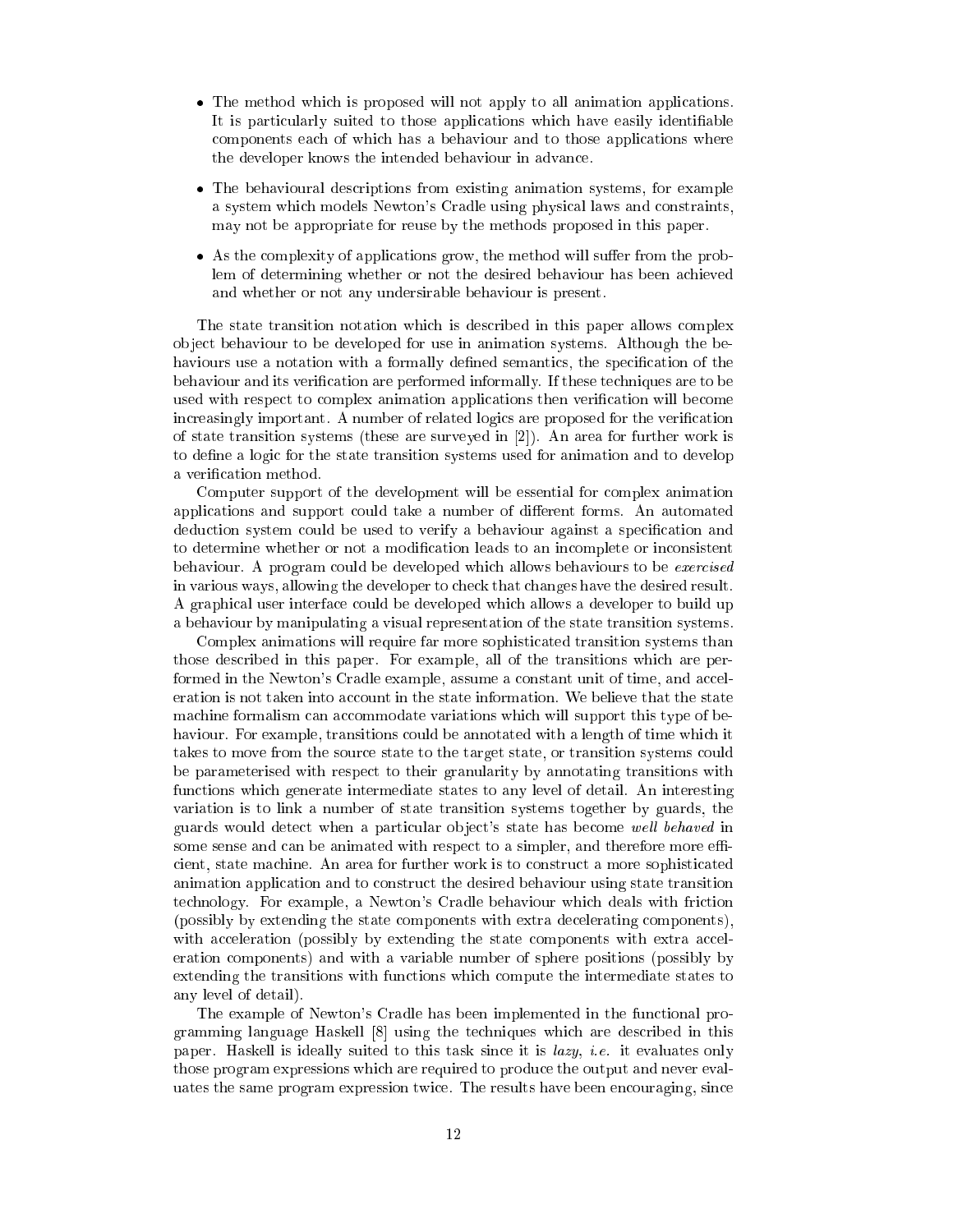the programming facilities provided by Haskell allow the state transition constructs to be expressed very clearly, although some knowledge of program transformation was required in order to translate the program to exhibit acceptable performance.

### References

- [1] B. Arnaldi, G. Dumont, and G. Hegron. Animation of physical systems from geometric, kinematic and dynamic models. In Modelling in Computer Graphics. 1991.
- [2] A. Arnold. Finite Transition Systems. Prentice Hall International Series in Computer Science, 1994.
- [3] D. Baraff and A. Witkin. Global methods for simulating contacting flexible bodies. In *Computer Animation '94*, pages 1-12, Los Alamitos, CA, 1994. IEEE Computer Society Press.
- [4] David Baraff. Analytical methods for dynamic simulation of non-penetrating rigid bodies. Computer Graphics,  $23(3):223-232$ , July 1989.
- [5] Richard H. Bartels and Ines Hardtke. Speed adjustement for key-frame interpolation. In *Proceedings of Graphics Interface '89*, pages 14–19, June 1989.
- [6] R. Barzel and A.H. Barr. A modelling system based on dynamic constraints. Computer Graphics,  $22(4):179-188$ , August 1988.
- [7] L. Dasheng, Y. Long, and L. Jiuchin. Robot graphics simulation based on kinematics and dynamics. In Proceedings of Beijing International Conference on System Simulation and Scientific Computing, pages 455-458, 1989.
- [8] P. Hudak et al. The Haskell report. ACM SIGPLAN Notices, 27(5), 1992.
- [9] James D. Foley, Andries van Dam, Steven K. Feiner, and John F. Hughes. Computer Graphics: Principles and Practice, second edition. Addison-Wesley, Reading, MA, 1990.
- [10] L. Forest, N. Magnenat-Thalmann, and D. Thalmann. Integrating key-frame animation and algorithmic animation of articulated bodies. In Tsiyasu L. Kunii, editor, Advanced Computer Graphics (Proceedings of Computer Graphics Tokyo  $'86$ , pages 263–274. Springer-Verlag, 1986.
- [11] L. Forest, D. Rambaud, N. Magnenat-Thalmann, and D. Thalmann. Keyframebased subactors. In M. Green, editor, Proceedings of Graphics Interface '86, pages 213-216, May 1986.
- [12] D. H. U. Kochanek and R. H. Bartels. Interpolating splines for keyframe animation. In S. MacKay, editor, Graphics Interface '84 Proceedings, pages 41{42, 1984.
- [13] J. Lasseter. Principles of traditional animation applied to 3d computer animation. Computer Graphics,  $21(4):35-44$ , July 1987.
- [14] G. Miller. A dynamics-based modeler for character animation. In Computer Animation '91, pages 149–168, Tokyo, 1991. Springer-Verlag.
- [15] I.J. Palmer and R.L. Grimsdale. REALISM: Resuable Elements for Animation using Local Integrated Simulation Models. In Computer Animation '94, pages 132-140, Los Alamitos, CA, 1994. IEEE Computer Society Press.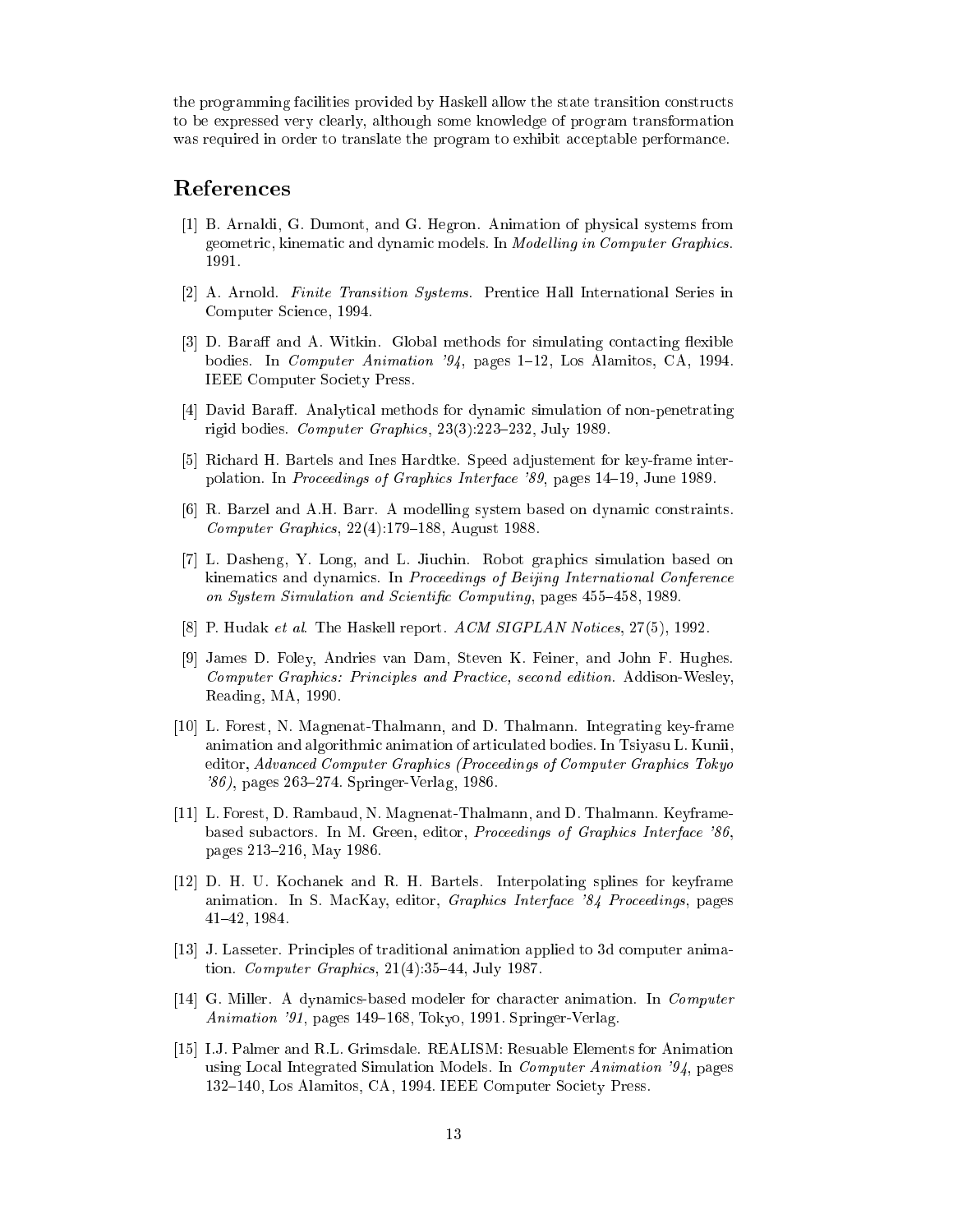- [16] A. Pentland and J. Williams. Good vibrations: Modal dynamics for graphics and animation. Computer Graphics,  $23(3):215{-}222$ , July 1989.
- [17] W. T. Reeves. Inbetweening for computer animation utilizing moving point  $constraints.$  volume 15, pages  $263-269$ , August 1981.
- [18] T.W. Sederberg and E. Greenwood. A phsyically based approach to 2-d shape blending. Computer Graphics,  $26(2):25{-}34$ , July 1992.
- [19] M. van de Panne, E. Fiume, and Z. Vranesic. Reusable motion synthesis using state-space controllers. Computer Graphics, 24(4), August 1990.
- [20] C.W.A.M. van Overweld. An interactive approach to dynamic simulation of 3-d rigid body motions for real-time interactive computer animation. Visual Computer,  $7(1):29-38, 1991$ .

# A Definitions

Let  $f : S \to P$  be a function with a domain  $dom(f) \subset S$  and a range ran(f)  $\subset$ P which are both nite sets. A function is represented as a nite collection of individual mappings  $\{s_1 \mapsto p_1, s_2 \mapsto p_2, ...\}$  and  $f (s) = p$  when  $s \mapsto p \in f$ . A function is total when  $dom(f) = S$ . A function is restricted with respect to a set  $S \subseteq \text{dom}(f)$ , written  $f \setminus S$  to produce the function  $\{s \mapsto p | s \mapsto p \in f, s \in S\}$ .

A graph is a 4-tuple  $(N, E, s, t)$  where N is a set of nodes, E is a set of edges, and both s and t are total functions  $s : E \to N$  and  $t : E \to N$ . The function s maps an edge to its source node and the function <sup>t</sup> maps an edge to its target node. A graph is totally connected when, for any pair of nodes  $n_1, n_2 \in N$  there exists an edge  $e \in E$  such that  $s(e) = n_1$  and  $t(e) = n_2$ . If  $(N_1, E_1, s_1, t_1)$  is a sub-graph of  $(N_2, E_1, s_2, t_2)$  then each component of the first graph is a subset of the corresponding component of the second graph.

... A the stricted with respect to a construction of the predicate property of the stricted with  $\sim$ written  $(N, E, s, t)$ , The restriction is applied between the source nodes and target nodes of edges in the graph. The result is the largest sub-graph of the original for which the predicate holds between all source and target nodes of edges. The restriction is defined as follows:  $(N, E, S, U)$   $p \equiv (N, E, S, U)$  where  $E_0 = 3e/e \in$  $E, p(s(e), t(e))\}$ ,  $s = s \setminus E$ ,  $t = t \setminus E$  and  $N = rank(s) \cup rank(t)$ .

The sum of two graphs  $(N_1, E_1, s_1, t_1) + (N_2, E_2, s_2, t_2)$  is the graph which contains all of the nodes and edges from both graphs. Where the two graphs have nodes in common these are merged. The result of the sum is the following graph  $(N_1 \cup N_2, E_1 \cup E_2, s_1 \cup s_2, t_1 \cup t_2).$ 

The intersection of two graphs  $(N_1, E_1, s_1, t_1) \& (N_2, E_2, s_2, t_2)$  is the graph which contains all of the nodes and edges which the operand graphs have in common. The result of the intersection in the following graph  $(N_1 \cap N_2, E_1 \cap E_2, s_1 \cap s_2, t_1 \cap t_2)$ .

Predicates p which are used to restrict graphs using the notation  $G\$ p may be composed using the inity  $\alpha$  and  $\Rightarrow$  operators. The conjunction operator is translated as follows:  $G\backslash p_1 \& p_2$  is equivalent to  $(G\backslash p_1) \& (G\backslash p_2)$ . The implication operator ony makes sense when the graph contains nodes which are pairs:  $G \backslash p_1 \Rightarrow$  $p_2$  is equivalent to  $G\backslash p$  where:

$$
p(x, y) = if p_1(x) then p_2(y) else true
$$

Predicates which are used to restrict graphs may be specified as patterns, where a pattern p is one of the following: an identifier i, a constant k, a wildcard  $\Box$  or a

<sup>2</sup>Note that when not used in graph restriction predicates, these symbols have their usual meaning from positional calculus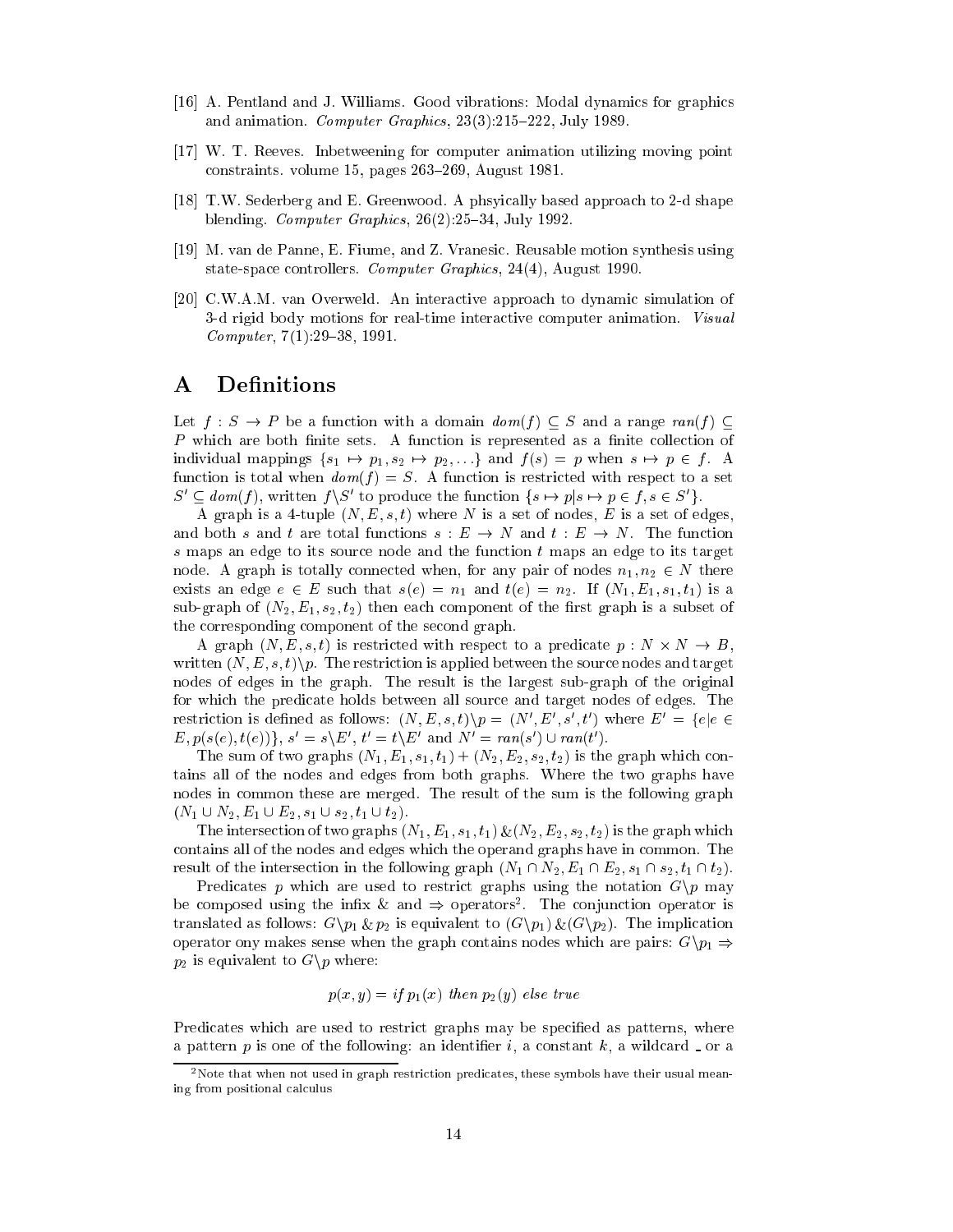pair of patterns  $(p_1, p_2)$ . The pattern k is true only when it is applied to the value k otherwise it is false. The pattern is true in all cases. The pattern  $\mathbb{P}^{n+1,p+1,p+1}$ true when it is applied to pairs whose first component satisfies  $p_2$  and whose second component satisfies  $p_2$  otherwise it is false. Identifiers in patterns allow components across different patterns to be equated, for example the predicate  $(1, x) \Rightarrow (x, 1)$  is true when applied to values  $((a, b), (c, d))$  where either a is not the constant 1 or both  $a$  and  $d$  are 1 and  $b$  and  $c$  are the same value.

The product of two graphs (N1; E1; S1; t1) - (N1; S1; S1; S1; S1; t2) - (N2; Graphs graphs whose nodes are pairs of nodes from  $N_1$  and  $N_2$ , whose edges are pairs of edges from  $E_1$  and  $E_2$  and whose edges are only defined between pairs of nodes when the original graphs had edges between the pairwise components. The product is لاعب (الإسلام الكالية المتوارد عبد المساحية المساحية المستخدمات المستخدمات المستخدمات المستخدمات المستخدمات ال  $(t_1(e_1), t_2(e_2))$  by which we mean that s is defined only in the case that both  $s_1$ and  $s_2$  are defined for a given input pair and similarly for t.

A graph homomorphism is a pair of functions:

$$
(f,g) : (N_1, E_1, s_1, t_1) \to (N_2, E_2, s_2, t_2)
$$

which maps one graph to another graph. The signature of f is  $f : N_1 \to N_2$  and the signature of g is  $g : E_1 \to E_2$ . The homomorphism  $(f, g)$  maps a graph to another graph by transforming the nodes with  $f$  and the edges with  $g$  whilst preserving the structure of the original graph. A homomorphism  $(f, g)$  is applied to a graph  $(N, E, s, t)$  to produce the following graph:

 $(\{f(n)|n \in N\}, \{g(e)|e \in E\}, \{g(e) \mapsto f(n)|e \mapsto n \in s\}, \{g(e) \mapsto f(n)|e \mapsto n \in t\})$ 

Pairs of elements,  $(x, y)$ , can be nested to produce binary trees

 $((a, b), (x, (y, z)))$ 

. By traversing the trees from left to right, the tree imposes a total ordering on the values at the leaves of the tree. The operator right extracts the rightmost leaf value of a binary tree. The operator left extracts the leftmost leaf value of a binary tree. The operator *merge* is applied to two binary trees  $merge(t_1, t_2)$  and produces a new binary tree by in which either the right most leaf value of  $t_1$  has been replaced by  $t_2$  or the leftmost leaf value of  $t_2$  has been replaced by  $t_1$ . The outcome of merge is non-deterministic since either outcome will do for the purposes of this work. Given a pair of binary trees t1 and t2, t1 t1  $\alpha$  is the binary tree which is constructed by pairing the leaves of  $t_1$  and  $t_2$  which occur at exactly the same position, for example

$$
((a, b), (c, d)) \times ((v, w), (x, y)) = (((a, v), (b, w)), ((c, x), (d, y)))
$$

If the same that the same shape the shape then the same  $\tau_1$  is  $\tau_2$  and the shape the

A binary tree is  $flattened$  to produce a sequence of the values at its leaves using the operator  $\downarrow$ , for example  $\downarrow ((a, b), (c, d)) = abcd$ . A sequence s is reversed using the operator rev and is restricted with respect to the predicate p by  $s\$ p. The length of a sequence is produced by the operator  $#$ . Given a sequence s, the operator  $\uparrow$ produces the sequence whose elements are pairs  $(x, s)$  where x is an element of s and s is the sum x sequence of x in s, for example  $+$  (abcd)  $=$  (a, bcd)(b, ca)(c, a)(a,  $\epsilon$ ) where  $\epsilon$  is the empty sequence. The operator all is applied to a predicate p, producing a new predicate which is applied to a sequence s and is true when  $p$  is true for each element of s. The operator exists is applied to a predicate  $p$  and produces a predicate which is applied to a sequence <sup>s</sup> and is true when <sup>p</sup> is true for at least one element of s.

Two graphs G1 and G2 are merged on <sup>a</sup> common element G1 G2. The outcome is a graph whose nodes are declined to be those of the product G1  $\sim$  G2 where